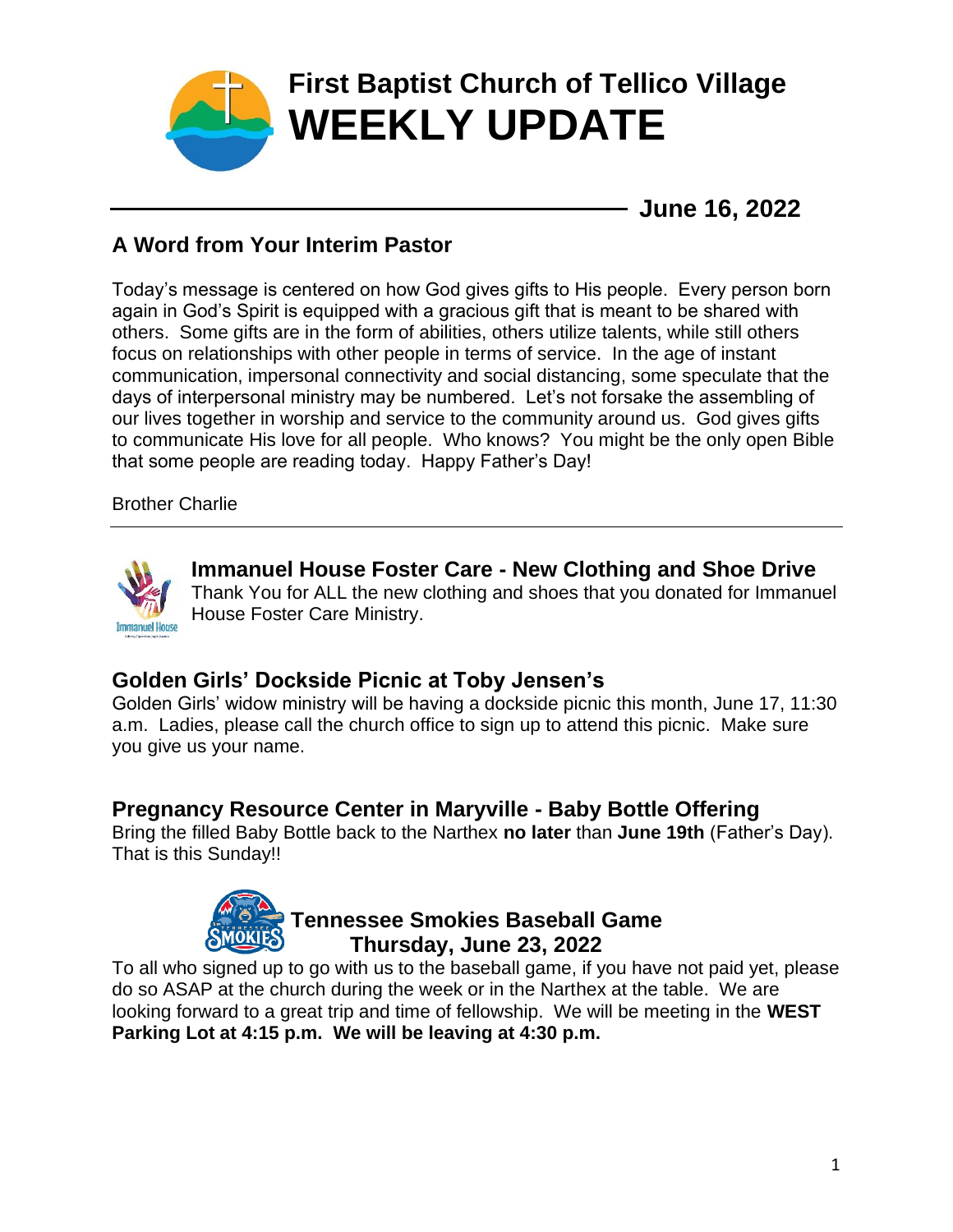# **Triumphant Quartet Concert August 7, 7:00 p.m. Tickets \$15**

When Triumphant Quartet come out on the platform people are entertained by the musical variety, the engaging personalities and a bond that is brought together by years of friendship. People will find themselves smiling, laughing, crying, encouraged and uplifted. Most of all, they will walk away having had the Gospel Message presented to them in a powerful way, with a hope that many will receive Christ as their Lord and Savior. Jesus Christ is the focus of Triumphant. He is the reason they sing. These four gentlemen are faithful as always and steadfast and true in their goal of giving their very best in all they do.

Tickets go on sale this Sunday, June 19 in the Narthex. We will promote this concert in our church only through June 29th. At that time, we will make the whole community aware of this grand event.

#### **Bible Studies – June 19, 2022**

Our Bible Study Classes on Campus

| 9:00 a.m. Studies<br>Rob Walker - Co-ed Class<br>Nancy Christensen - Ladies Class<br>Steven Riser - Co-ed Class<br>Wanda Henderson - Children                            | <b>Fellowship Hall</b><br>Classroom 600<br>Classroom 100<br><b>Children's Room</b> | Revelation<br>10 Commandments<br><b>Discipleship</b>       |  |  |
|--------------------------------------------------------------------------------------------------------------------------------------------------------------------------|------------------------------------------------------------------------------------|------------------------------------------------------------|--|--|
| 10:15 a.m. Studies<br>Kem & Carol Lindsay - Co-ed Class<br>Dave Slaughter - Co-ed Class<br>Wanda Henderson - Children                                                    | Classroom 100<br>Classroom 200<br>Children's Room                                  | 1 Timothy<br>1 & 2 Chronicles                              |  |  |
| Wednesday Bible Study for Ladies<br>10:30 a.m. with Kathy Freshwater                                                                                                     | <b>Fellowship Hall</b>                                                             | Psalm 23                                                   |  |  |
| Our Bible Study Home Groups<br>Bob and Joyce Wold<br>Bible Studies based on Sermon Passage<br>Contact information - 224-239-7291 or robertandjoycewold@gmail.com         | Tuesday at 1:30 p.m.                                                               | 100 Okema Pl.                                              |  |  |
| Kem and Carol Lindsay<br>200 Vinita PI.<br>Monday at 6:30 p.m.<br>Bible Studies based on Sermon Passage<br>Contact information - 704-913-6543 or kem.lindsay57@gmail.com |                                                                                    |                                                            |  |  |
| A Call to Pray<br><b>Sunday Morning Prayer Group</b><br><b>Monday Prayer Group</b><br><b>Wednesday Men's Prayer Group</b><br><b>Friday Women's Prayer Group</b>          | Classroom 200<br>Library<br>Conference Rm 600<br>Conference Rm 600                 | $8:30-8:50$ a.m.<br>10:00 a.m.<br>10:30 a.m.<br>10:00 a.m. |  |  |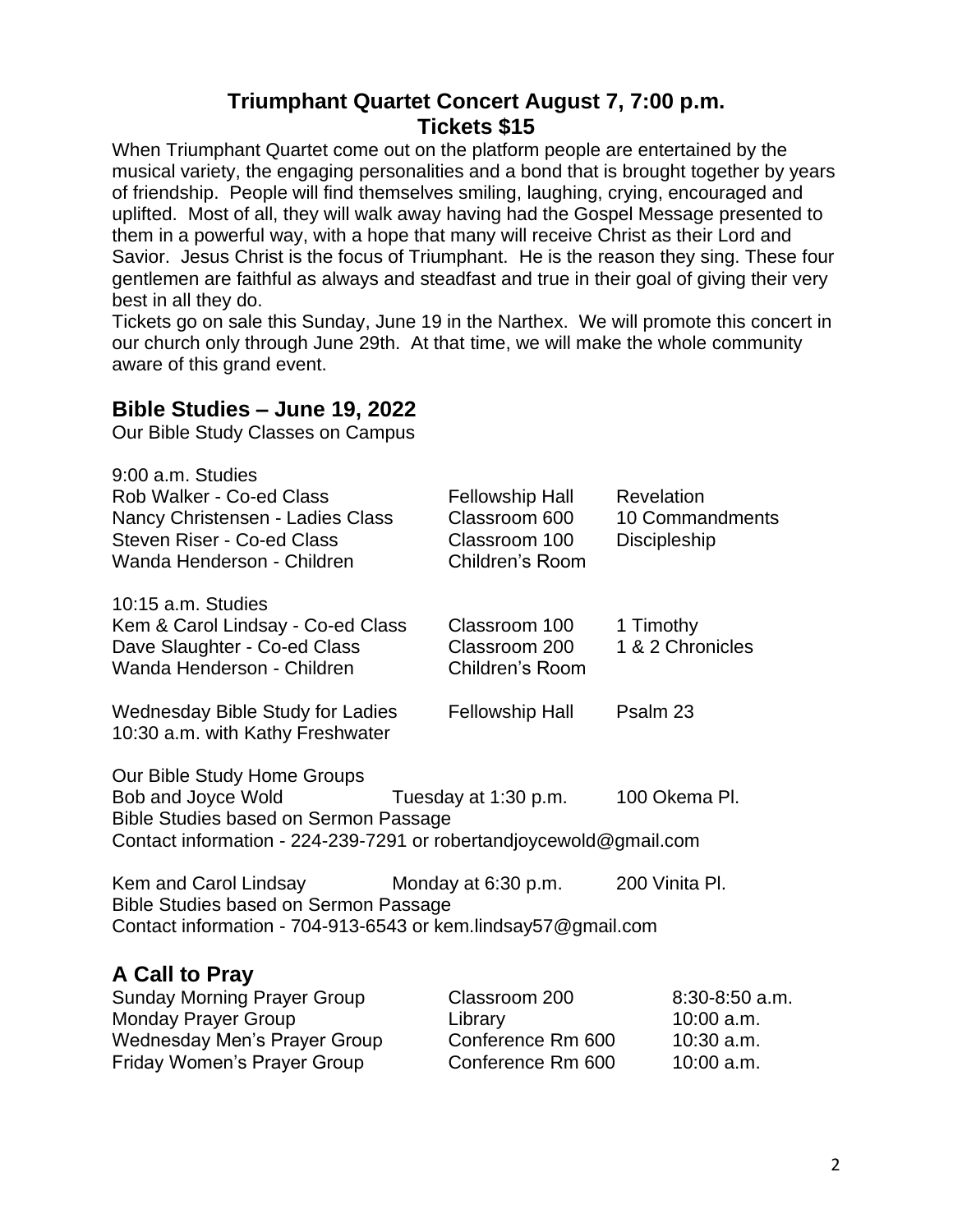# **Wednesday Online Prayer Meeting and Bible Study, June 15**

Due to technical difficulties, there will be no Prayer Meeting and Bible Study video for this week.

### **Church Events**

June 23, Smokies Baseball Game - FBCTV Choir to sing the National Anthem June 27, 7:00 p.m. Classical Guitar Concert with Darka Koinga & Tonja Miric July 10, 9:00 and 10:30 a.m. Worship Services Communion July 15, 11:30 a.m. Golden Girls Lunch July 29, 6:30 p.m. 50's Game Nite w/ Milk Shakes and French Fry Bar August 7, 7:00 p.m. Triumphant Quartet Concert - Tickets \$15

# **Wednesday Night Meal and Prayer Meeting 6:00 p.m. – June 22**



Salad Wild Rice Soup Cheesy Broccoli Soup Pasta Fagioli Soup Croissant Sandwiches Häagan-Daz Ice Cream Bars

Only \$8 per person! You can sign up by calling the church office (865) 408-0110, online at [www.fbctv.org](http://www.fbctv.org/) or on Sunday morning circle "A" at the bottom of the bulletin tear off and indicate how many will be attending. Cash or check accepted on Wednesday night. See you there!

#### **Our Weekly Schedule**

**Monday** 

- 10:00 a.m. Monday Morning Prayer Group
- 11:15 a.m. Handbell Choir Rehearsal

#### **Wednesday**

| $10:30$ a.m. | <b>Ladies Bible Study</b>                 |
|--------------|-------------------------------------------|
| 2:30 p.m.    | Orchestra / Worship Team Rehearsal        |
| 4:00 p.m.    | <b>Sanctuary Choir Rehearsal</b>          |
| 6:00 p.m.    | <b>Fellowship Meal and Prayer Meeting</b> |

#### Sunday

| $8:30$ a.m.  | Prayer - Room 200                |
|--------------|----------------------------------|
| 9:00 a.m.    | <b>Bible Study &amp; Worship</b> |
| $10:30$ a.m. | Bible Study & Worship            |

#### **Statistical Blessings**

| June 12, 2022          |                   |
|------------------------|-------------------|
| <b>Bible Study</b>     | 193               |
| Worship                | $(9:00 a.m.)$ 131 |
|                        | (10:30 a.m.) 244  |
| <b>Budget Receipts</b> | \$35,168.00       |
| <b>Missions</b>        | \$590.00          |